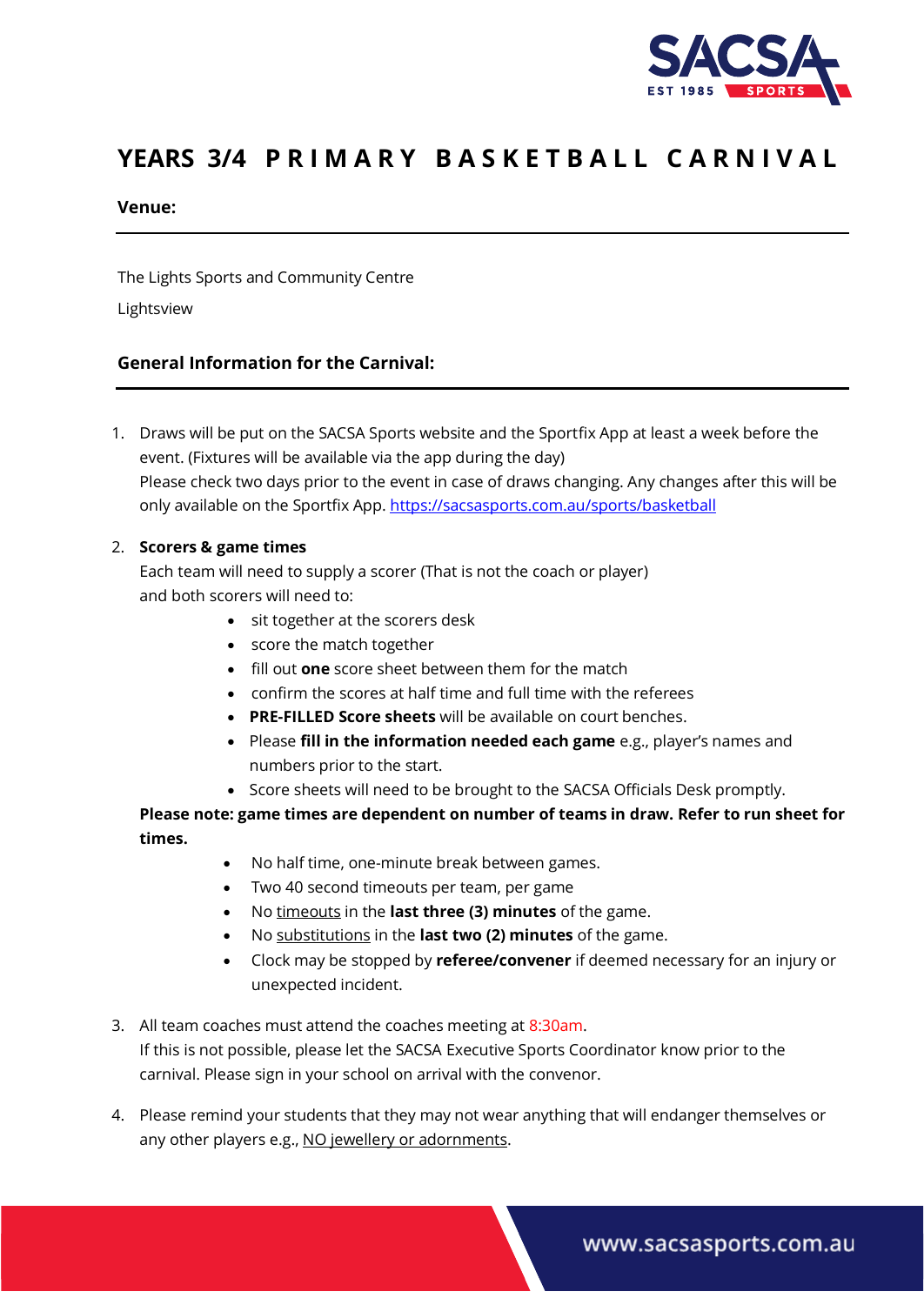

- 5. Schools will be responsible for their own general first aid needs, but an **employed First Aid Officer** will be present on the day to help with evaluation of injuries.
- 6. Photographs may be taken on the day during games. If you do not wish for a particular student to be photographed, please can you let the SACSA Sports Coordinator/convenor know prior to the event.

**Team Photos** are the school's responsibility.

#### 7. **Lateness Policy**

If a team arrives late for a game, a two-point penalty each minute will be given with a maximum of 18 points.

- 8. **Blood policy will be enforced.** Any student who has a blood injury must leave the court and have the wound covered before continuing in the game. A substitution must be made for immediate continuation of the game. Any clothing with blood on it must also be removed or cleaned. Time will not be stopped.
- 9. Paid umpires will be supplied by SACSA Sports from affiliated SACSA Schools. These umpires have been trained and are experienced.
- 10. For ALL Years 3/4 POOLS there will be ladder shown for the day and scores tallied due to an Extra round for teams to play off in.

#### 11. **Certificates**

All players will receive a certificate for participation which will be given to the representing teachers on the day.

#### 12. **Spirit of the game**

- Participation and sportsmanship is the key to this age group with **no results published.**
- At the end of the game all players and coaches should shake hands this is a visual demonstration of the spirit in which the game is played.
- We would also like for all teams to come together and pray in your last game before the start.
- 13. There will be a canteen available for hot and cold food and drinks.
- 14. Please ensure that your teams have adequate water and food for the day.
- 15. Please ensure your team **cleans up** the area you have occupied during the day.
- 16. Presentations will be at the end of the day. Teams are expected to stay until the conclusion of the day. Please inform Convenor or SACSA Executive Sports Coordinator if your school needs to leave early.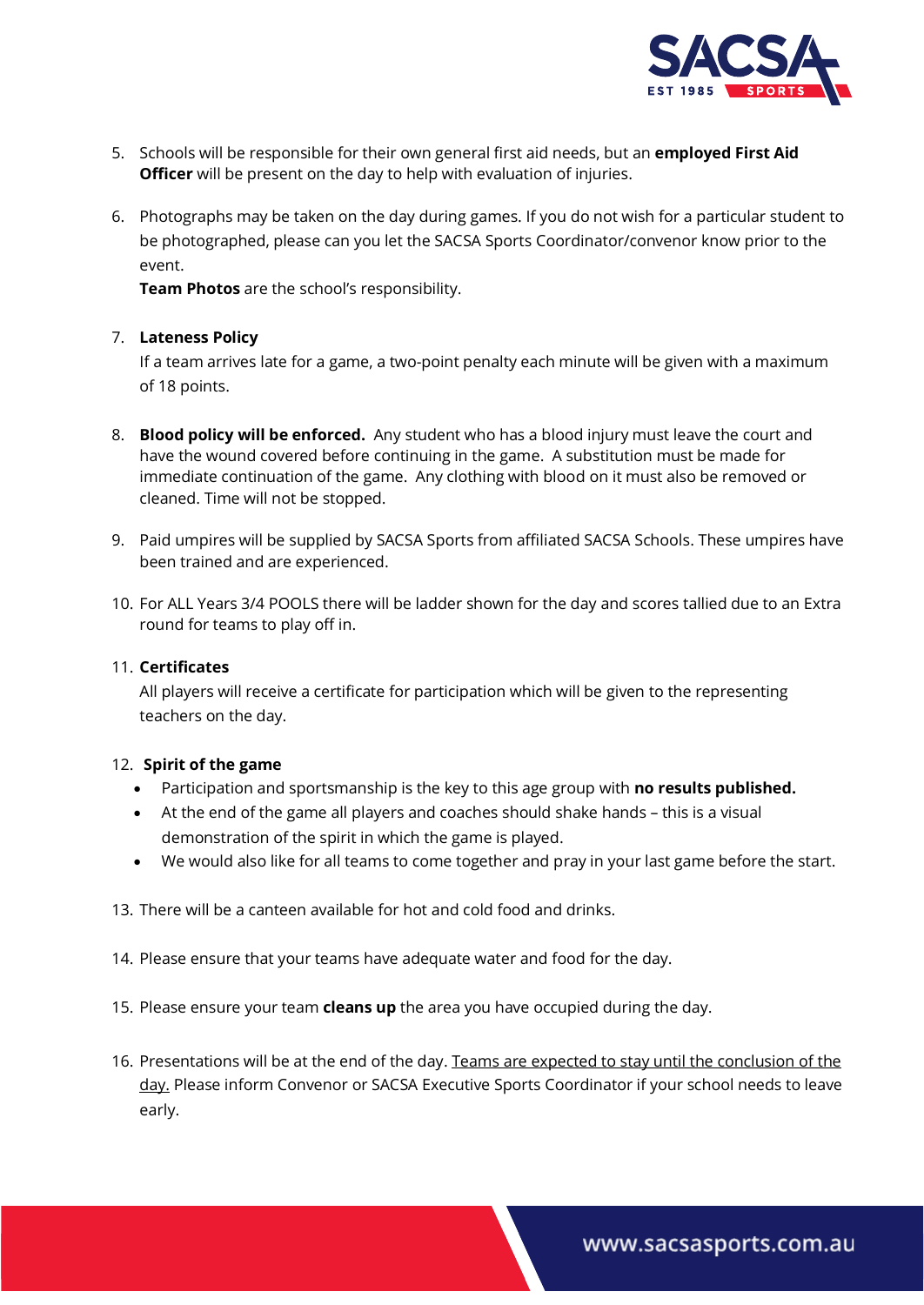

#### **Team, results & draw Information:**

#### **The Team**

 $\circ$  Max of 5 players on court at any one time & up to 5 reserves (10 players max).

#### **Ball and Ring Height Information**

- o Year 3/4 Boys and Girls competitors use a **size 5** ball.
- o SACSA will supply all match balls
- o Only bring 2 named balls per team from your school to practice with.
- o Ring and backboard height will be regulation Height **(8FT) for 3/4's only**

#### **Before the Game starts**

- o The Home team on the **score sheet** shall:
- o Choose the goal end to shoot.
- Competitors must wear numbered uniforms/bibs, so scores and fouls can easily be recorded. Please bring a **spare set of bibs** for team colour clashes.
- \*\*If a team is up by 10 points, they must drop back to half-court man to man defense and if up by 20 points, they must drop inside three-point line on defense.
- **Extra Round** Teams will play an extra game after the minor rounds if time permits. Please check the sportfix app for all updates.
- **In the event of a draw** during the minor rounds there will be NO extra time played.
- **Normal Basketball rules apply with some slight modifications; please see below**
- **A player may only score a maximum of 20pts per game.**
- **Fouls / foul shots:**
	- o Only **three personal fouls** per player per game, then player sent off court on the third.
	- o Only **five team fouls** per game then bonus shots from the foul line on the **sixth.**
	- $\circ$  Players who receive a technical foul for unsportsmanlike conduct will be reported to the SACSA Executive Sports Coordinator or Convener, who, at his or her discretion, may suspend that player for one match.
	- o Foul shots to be taken from U10's foul line. No 3 pointers will be included.